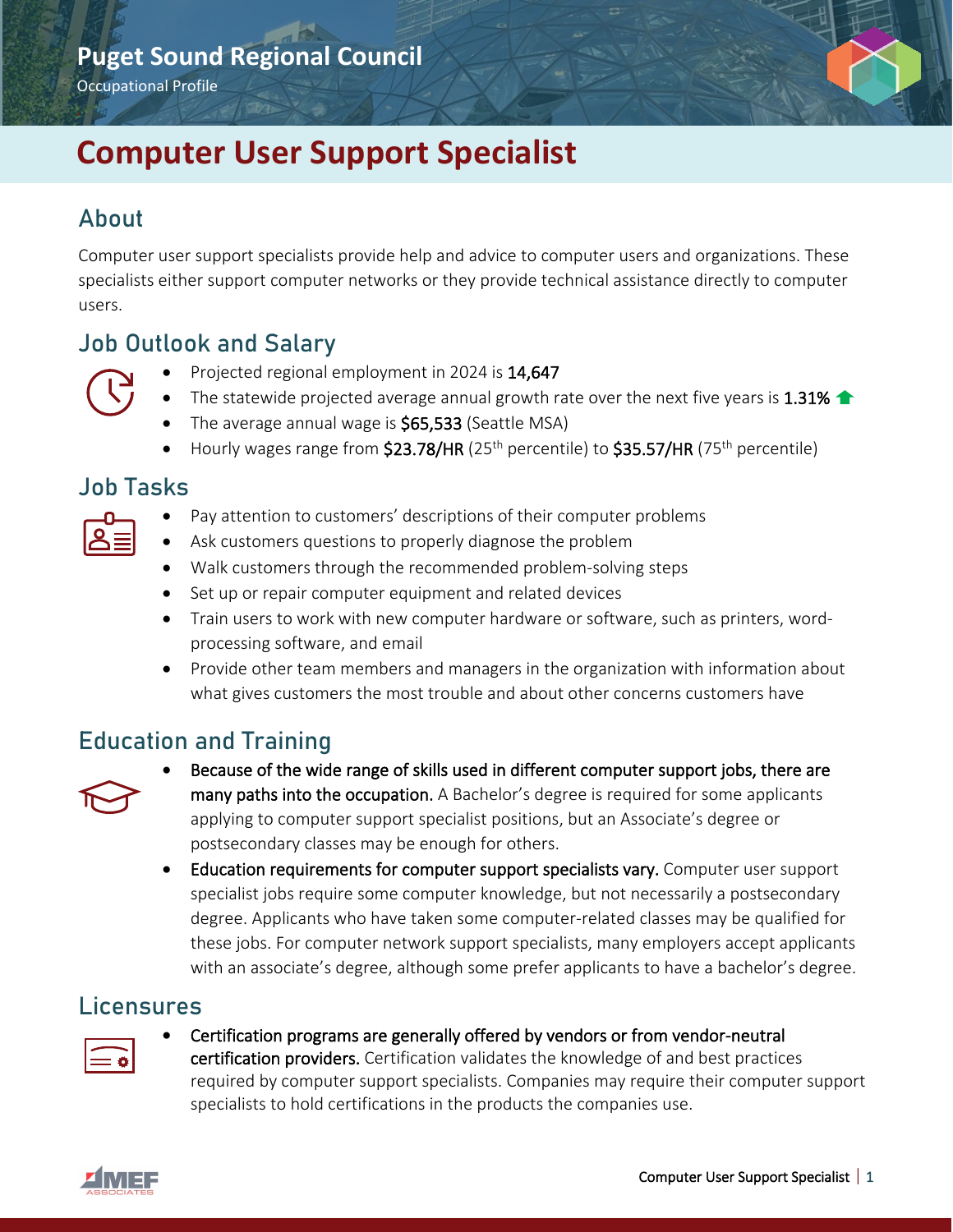## Work Schedule



• Most computer support specialists have full-time work schedules; however, many do not work typical 9-to-5 jobs. Because computer support is important for businesses, support services may need to be available 24 hours a day. As a result, many support specialists must work nights or weekends.

#### Skills



- **Customer-service skills.** Computer support specialists must be patient and sympathetic. They often help people who are frustrated with the software or hardware they are trying to use.
- Listening skills. Support workers must be able to understand the problems that their customers are describing and know when to ask questions to clarify the situation.
- Problem-solving skills. Support workers must identify both simple and complex computer problems, analyze them, and solve them.
- Speaking skills. Support workers must describe the solutions to computer problems in a way that a nontechnical person can understand.
- Writing skills. Strong writing skills are useful for preparing instructions and email responses for employees and customers, as well as for real-time web chat interactions.

# **Technology**



- Web platform development software: Microsoft ASP.NET Core MVC; Spring Framework
- Database user interface and query software: Blackboard software; Transact-SQL
- Operating system software: Microsoft Windows Server; Red Hat Enterprise Linux

## Opportunities for Advancement



• Many computer support specialists advance to other information technology positions, such as network and computer systems administrators and software developers. Some become managers in the computer support services department. Some organizations provide paths for support specialists to move into other parts of the organization, such as sales. For more information, see the profiles on network and computer systems administrators and software developers.